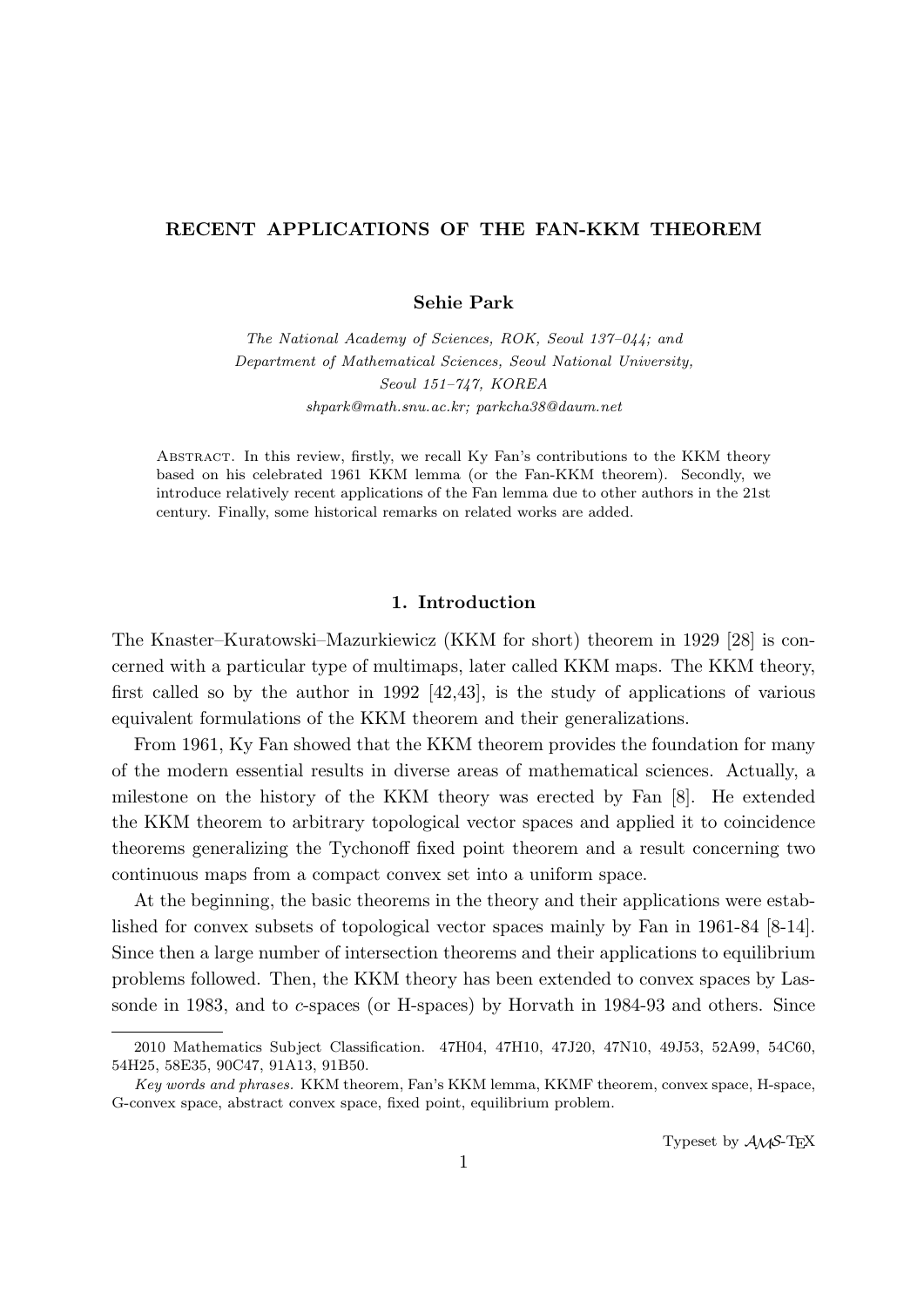1993, the theory is extended to generalized convex (G-convex) spaces in a sequence of papers of the present author and others. From 2006, the main theme of the theory became abstract convex spaces in the sense of Park. Consequently, the basic theorems in the theory have many applications to various equilibrium problems in nonlinear analysis and other fields.

However, even in the 21st century, still Fan's 1961 KKM lemma is applied by many authors to various problems. Our main aim in this review is to recall Fan's contributions to the KKM theory and to review relatively recent applications of his lemma due to other authors in the 21st century.

In Section 2, we recall Fan's contribution to the KKM theory based on his celebrated 1961 KKM lemma (or the KKMF theorem). In Section 3, we discuss relatively recent applications of the Fan lemma due to other authors in the 21st century. Finally, Section 4 deals with some historical remarks on related works.

All references given by the form (year) can be found in [44] or the references therein.

## **2. The Origin and Fan's Applications**

In this section, we will follow our [44,46].

Knaster, Kuratowski, and Mazurkiewicz in 1929 [28] obtained the so-called KKM theorem from the Sperner combinatorial lemma in 1928, and applied it to a simple proof of the Brouwer fixed point theorem. Later these three theorems are known to be mutually equivalent.

The KKM theorem was extended by Fan in 1961 as follows:

**Lemma.** [8] *Let X be an arbitrary set in a topological vector space Y*. To each  $x \in X$ , *let a closed set*  $F(x)$  *in*  $Y$  *be given such that the following two conditions are satisfied:* 

- (i) *convex hull of any finite subset*  $\{x_1, \dots, x_n\}$  *of*  $X$  *is contained in*  $\bigcup_{i=1}^n F(x_i)$ *.*
- (ii)  $F(x)$  *is compact for at least one*  $x \in X$ *.*

*Then*  $\bigcap_{x \in X} F(x) \neq \emptyset$ *.* 

This is usually known as the Fan-KKM lemma or the Fan-KKM theorem or the KKMF theorem. Fan assumed the Hausdorffness of *Y* , which was known to be superfluous later.

Fan also obtained the geometric or section property of convex sets, which is equivalent to the preceding Lemma. Fan [8] applied this property to give a simple proof of the Tychonoff fixed point theorem and to prove two results generalizing the Pontrjagin-Iohvidov-Kreĭn theorem on existence of invariant subspaces of certain linear operators. Also, Fan [9] applied his KKM lemma to obtain an intersection theorem (concerning sets with convex sections) which implies the Sion minimax theorem and the Tychonoff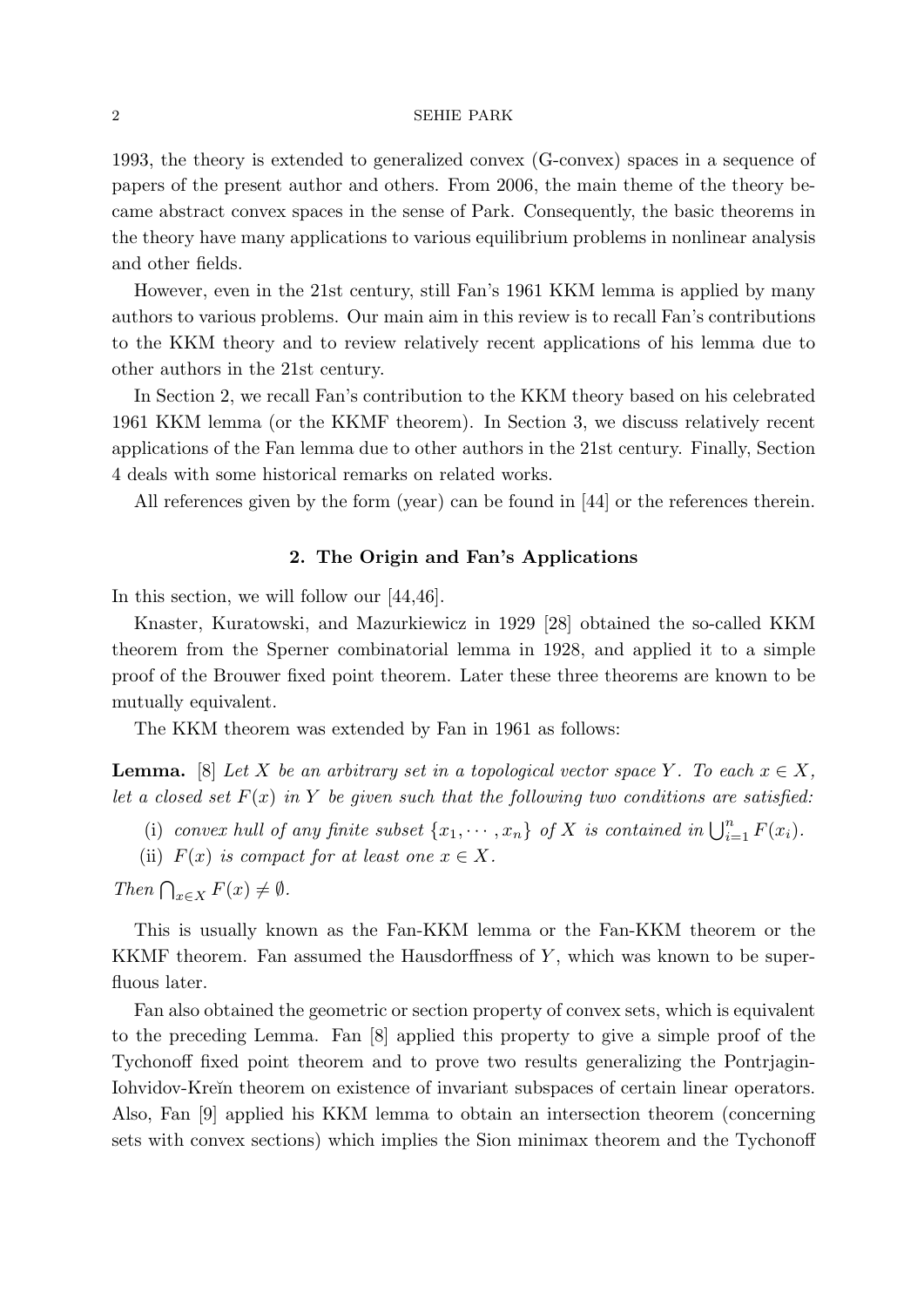theorem. The main results of Fan [10] were extended by Ma in 1969 [38], who obtained a generalization of the Nash equilibrium theorem for infinite case.

Moreover, "a theorem concerning sets with convex sections" was applied to prove many results in 1966 [10].

On the other hand, Browder in 1968 [2] obtained an equivalent result to Fan's geometric lemma [8] in the convenient form of a fixed point theorem which is known as the Fan-Browder fixed point theorem. Later this is also known to be equivalent to the Brouwer theorem. Browder [2] applied his theorem to a systematic treatment of the interconnections between multi-valued fixed point theorems, minimax theorems, variational inequalities, and monotone extension theorems. This is also applied by Borglin and Keiding (1976) and Yannelis and Frabhakar (1983), to the existence of maximal elements in mathematical economics.

In 1969, Fan [11] deduced best approximation theorems from his geometric lemma and applied them to generalizations of the Brouwer theorem and some nonseparation theorems on upper demicontinuous (u.d.c.) multimaps.

Moreover, Fan in 1972 [12] established a minimax inequality from the KKMF theorem and applied it to many problems; see [46].

Furthermore, Fan in 1979 and 1984 [13,14] introduced a KKM theorem with a coercivity (or compactness) condition for noncompact convex sets as follows:

**Theorem.** [14] *In a Hausdorff topological vector space, let Y be a convex set and*  $\emptyset \neq$  $X \subset Y$ *. For each*  $x \in X$ *, let*  $F(x)$  *be a relatively closed subset of Y such that the convex hull of every finite subset*  $\{x_1, x_2, \ldots, x_n\}$  *of*  $X$  *is contained in the corresponding union*  $\bigcup_{i=1}^{n} F(x_i)$ *. If there is a nonempty subset*  $X_0$  *of*  $X$  *such that the intersection*  $\bigcap_{x \in X_0} F(x)$  *is compact and*  $X_0$  *is contained in a compact convex subset of*  $Y$ *, then*  $\bigcap_{x \in X} F(x) \neq \emptyset$ .

From this, Fan extended many of known results to noncompact cases; see [46].

The concept of convex sets in a topological vector space is extended to convex spaces by Lassonde (1983), and further to *c*-spaces by Horvath (1983-91). A number of other authors also extended the concept of convexity for various purposes. Note that Lassonde first noticed that the Hausdorffness in the KKMF theorem is redundant.

**Definition.** Let *X* be a subset of a vector space and *D* a nonempty subset of *X*. We call  $(X, D)$  a *convex space* if  $\text{co } D \subset X$  and X has a topology that induces the Euclidean topology on the convex hulls of any  $N \in \langle D \rangle$ ; see Park (1994). If  $X = D$  is convex, then  $X = (X, X)$  becomes a convex space in the sense of Lassonde.

Lassonde (1983) presented a simple and unified treatment of a large variety of minimax and fixed point problems. He first noticed that Hausdorffness in the Fan lemma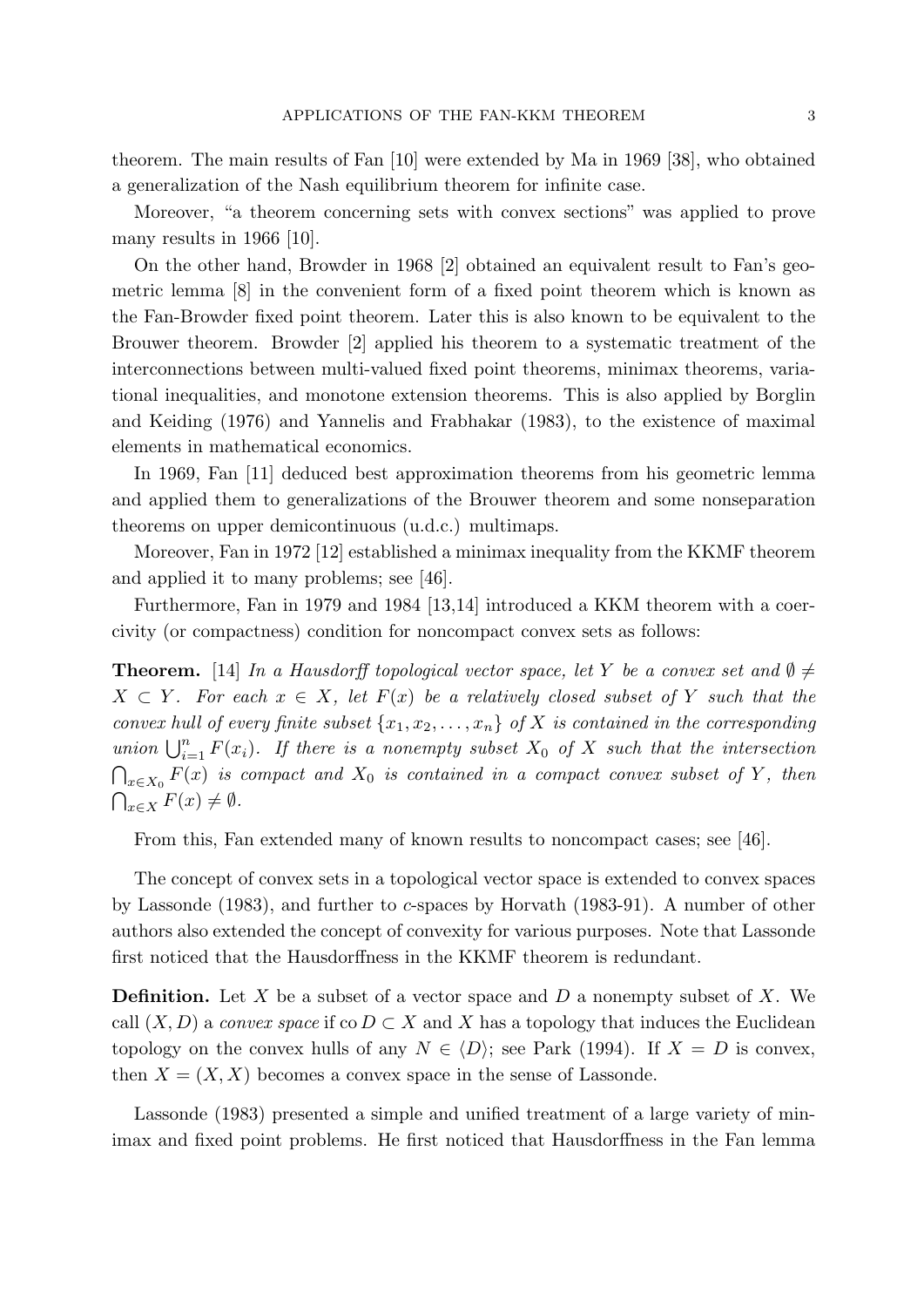is redundant. More specifically, he gave several KKM type theorems for convex spaces  $(X, D)$  and proposed a systematic development of the method based on the KKM theorem.

### **3. Recent Applications of the Fan-KKM Theorem**

In this section, we introduce relatively recent applications of the Fan lemma (the KKMF theorem) due to other authors in the 21st century:

(I) In 2000, Lee and Lee [31] studied the existence of solutions to the vector variationaltype inequalities for set-valued mappings on Hausdorff topological vector spaces using Fan's geometrical lemma, which is equivalent to the KKMF theorem.

(II) In 2000, Chadli et al. [5] applied the KKMF theorem to various equilibrium problems. The Hausdorffness is assumed in the KKMF theorem.

(III) Li in 2001 [32] used the technique of KKM map and a KKMF theorem to study the existence of eigenvectors for some maps on normed linear spaces.

(IV) In 2003, by applying the KKMF theorem, Krist´aly and Varga [29] proved two set-valued versions of the Fan minimax inequality, and applied them to fixed point theorems, a variational inclusion problem, a differential inclusion problem, and others.

(V) Abstract of Khanh and Luu [26] in 2004: "For vector quasivariational inequalities involving multifunctions in topological vector spaces, an existence result is obtained without a monotonicity assumption and with a convergence assumption weaker than semicontinuity. A new type of quasivariational inequality is proposed. Applications to quasicomplementarity problems and traffic network equilibria are considered. In particular, definitions of weak and strong Wardrop equilibria are introduced for the case of multivalued cost functions."

They are based on the KKMF theorem.

(VI) Li [33] in 2004 studied the existence of the solution of the variational inequality  $\langle Tx-\xi, y-x\rangle \geq 0$  by applying the generalized projection operator  $\pi_K : B^* \to B$ , where *B* is a Banach space with dual space  $B$ <sup>∗</sup> and by using the KKMF theorem.

(VII) Abstract of Fakhar and Zafarani [7] in 2005: "Existence results for quasimonotone vector equilibrium problems and quasimonotone vector variational inequalities are obtained starting from an existence result for a scalar equilibrium problem involving two quasimonotone bifunctions."

This paper is based on the KKMF theorem.

(VIII) Abstract of Khanh and Luu [27] in 2005: "Some existence results for vector quasivariational inequalities with multifunctions in Banach spaces are derived by employing the KKMF theorem. In particular, we generalize a result by Lin, Yang and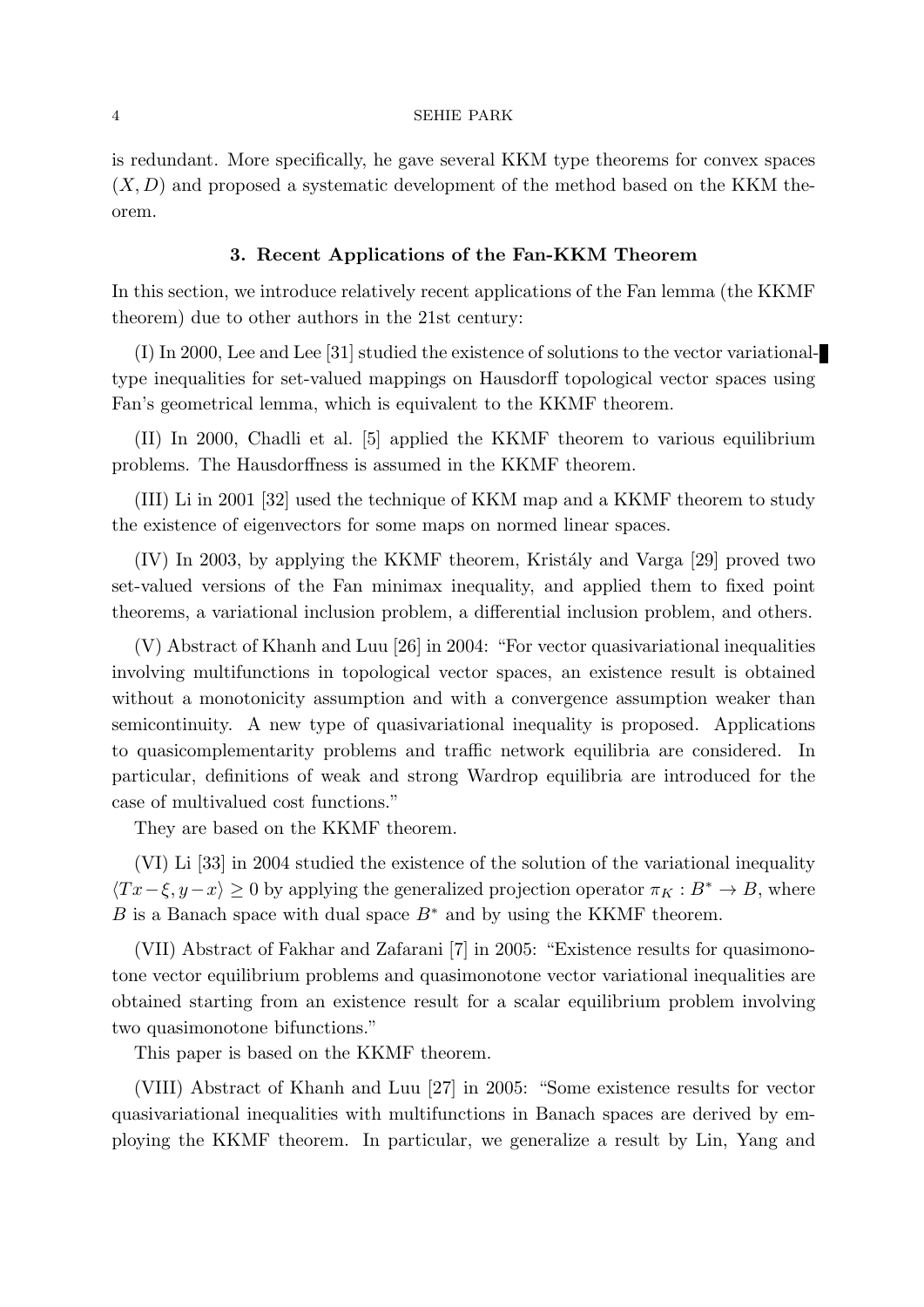Yao [36], and avoid monotonicity assumptions. We also consider a new quasivariational inequality problem and propose notions of weak and strong equilibria while applying the results to traffic network problems."

(IX) Abstract of Hai and Khanh [23] in 2007: "A general quasiequilibrium problem is proposed including, among others, equilibrium problems, implicit variational inequalities, and quasivariational inequalities involving multifunctions. Sufficient conditions for the existence of solutions with and without relaxed pseudomonotonicity are established. Even semicontinuity may not be imposed."

Fan's 1984 KKM theorem was applied.

(X) Abstract of Hai and Khanh [24] in 2007: "We propose general variational inclusion problems which are slightly different from corresponding problems considered in several recent papers in the literature and show that they are advantageous. Sufficient conditions for the solution existence are established. As applications we derive consequences for several special cases of variational inclusion problems, quasioptimization problems, equilibrium problems and implicit variational inequalities . . ."

 $(XI)$  Abstract of Mitrović [39] in 2007: "In this paper, we prove the existence of a solution to the simultaneous nonlinear inequality problem. As applications, we derive the results on the simultaneous approximations, variational inequalities and saddle points."

This paper is based on the KKMF theorem.

(XII) Niculaescu and Rovent [41] in 2007 introduced the concepts of the weighted  $M_p$ -mean for pairs of positive reals and  $M_p$ -concave real functions on nonempty compact convex subsets of a topological vector space. This includes concave functions and quasiconcave functions. The aim of this paper is to prove a nonsymmetric extension and a variant (for  $M_p$ -convex functions) of the Ky Fan minimax inequality based on Fan's KKM lemma. As applications, the Nash equilibrium existence theorem is generalized to the existence of a *g*-equilibrium and a new proof of the Sion minimax theorem is obtained.

(XIII) Abstract of Farajzadeh et al. [19] in 2008: "We first define upper sign continuity for a set-valued mapping and then we consider two types of generalized vector equilibrium problems in topological vector spaces and provide sufficient conditions under which the solution sets are nonempty and compact. Finally, we give an application of our main results. The paper generalizes and improves results obtained by Fang and Huang in 2005 [16]."

They are based on a particular form of the 1984 KKM Theorem of Fan. Moreover, their Lemma 2.10 is based on Dobrowolski's incorrect theorem; see Park [45].

(XIV) Abstract of Liu et al. [37] in 2008: "This paper is devoted to study a new class of generalized vector quasi-equilibrium problems with set-valued mappings. By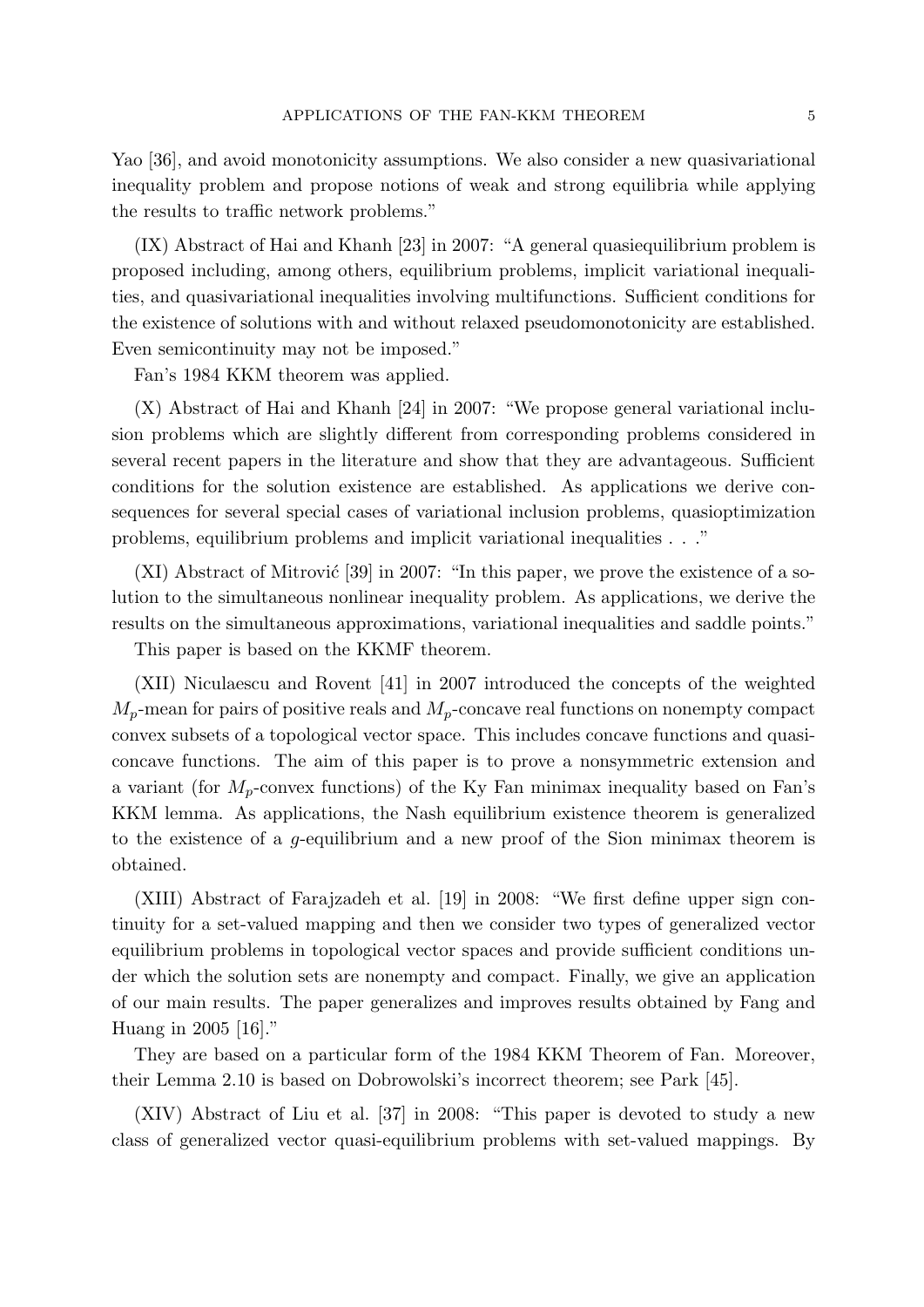means of the KKMF theorem and lower semicontinuity with respect to cone order of the set-valued mapping, we obtain an existence result for this class of generalized vector quasi-equilibrium problems with set-valued mappings. . . ."

(XV) Abstract of Farajzadeh et al. [20] in 2009: "In this work, we consider a generalized nonlinear variational-like inequality problem, in topological vector spaces, and, by using the KKM technique, we prove an existence theorem. Our result extends a theorem of Ahmad and Irfan [1]."

They are based on a particular form of the 1984 KKM Theorem of Fan.

(XVI) Abstract of Li and Li [34] in 2009: "This paper deals with three classes of generalized vector quasi-equilibrium problems with or without compact assumptions. Using the well-known Fan-KKM theorems, their existence theorems for them are established. Some examples are given to illustrate our results."

(XVII) Abstract of Khan [25] in 2010: "In this paper, we introduce and study a generalized class of vector implicit quasi complementarity problem and the corresponding vector implicit quasi variational inequality problem. By using Fan-KKM theorem, we derive existence of solutions of generalized vector implicit quasi variational inequalities without any monotonicity assumption and establish the equivalence between those problems in Banach spaces."

 $(XVIII)$  Abstract of Mitrović and Merkle [40] in 2010: "We prove the existence of a solution to the generalized vector equilibrium problem with bounds. We show that several known theorems from the literature can be considered as particular cases of our results, and we provide examples of applications related to best approximations in normed spaces and variational inequalities."

They are based on the 1984 Theorem of Fan.

(XIX) Abstract of Ceng and Huang [3] in 2010: "In this paper we study the solvability of the generalized vector variational inequality problem, the GVVI problem, with a variable ordering relation in reflexive Banach spaces. The existence results of strong solutions of GVVIs for monotone multifunctions are established with the use of the KKM-Fan theorem. . . ."

(XX) Abstract of Farajzadeh et al. [18] in 2010: "This paper deals with some existence theorems for generalized vector variational-like inequalities with set-valued mappings in topological vector spaces. . . .

Using the KKMF theorem and the Kakutani-Fan-Glicksberg fixed-point theorem, we establish some existence results for these generalized variational-like inequalities. The results presented in this paper generalize and improve some results of Fang and Huang  $[15,16]$ ."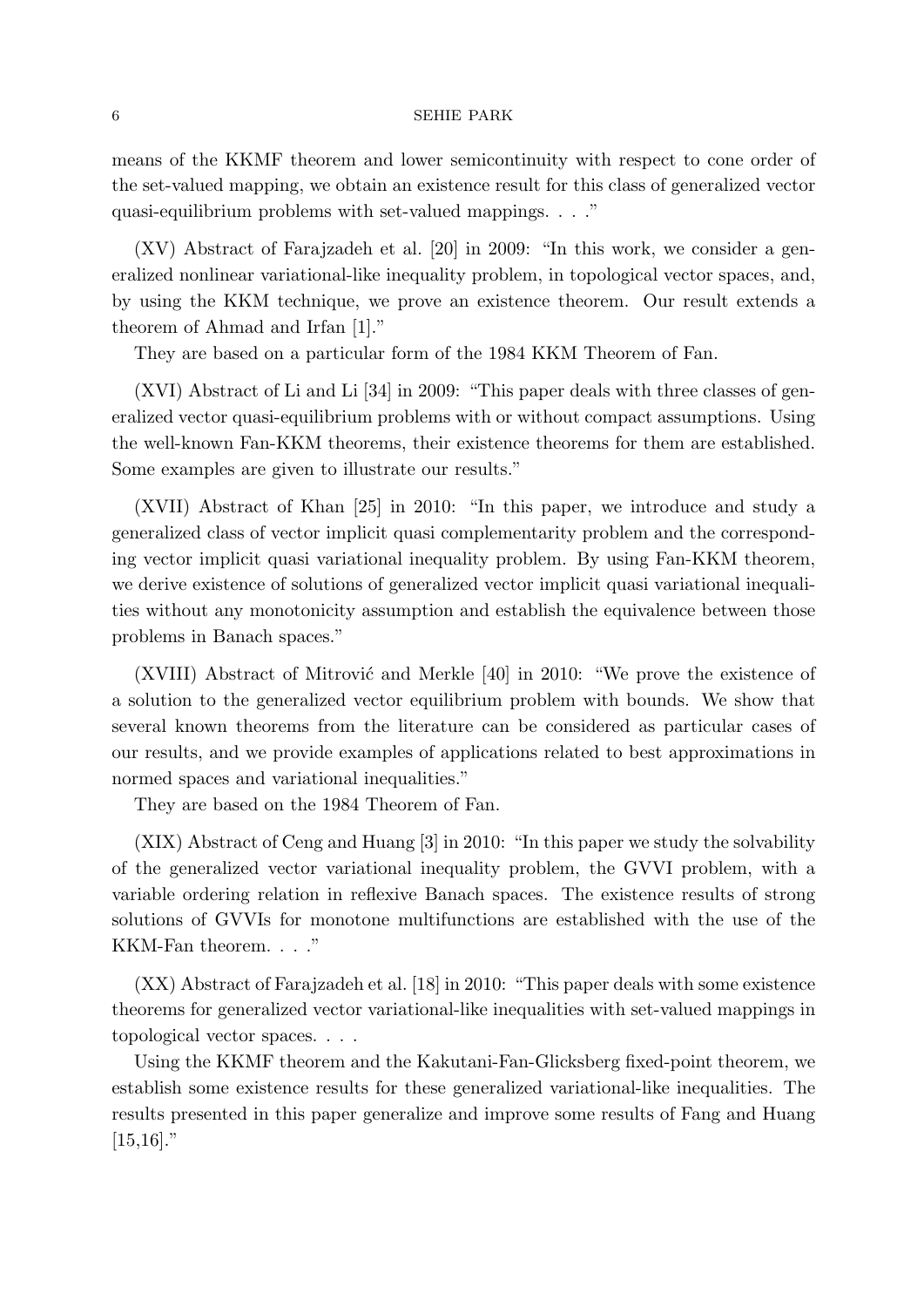(XXI) Abstract of Lin and Chen [35] in 2011: "We study the weak solutions and strong solutions of set equilibrium problems in real Hausdorff topological vector space settings. Several new results of existence for the weak solutions and strong solutions of set equilibrium problems are derived. . . ."

(XXII) Abstract of Golshan and Farajzadeh [22] in 2011: "In this paper, we introduce and study the generalized implicit vector variational inequality problems with set valued mappings in topological vector spaces. We establish existence theorems for the solution set of these problems to be nonempty compact and convex. Our results extend the results by Fang and Huang [15]."

The main theorem is obtained by applying KKMF theorem assuming the Hausdorffness.

(XXIII) Abstract of Farajzadeh [17] in 2011: "In this paper, we introduce and consider a new class of vector mixed quasi-variational inequality and vector complementarity problem in a topological vector space. We show that under certain conditions the solution set of the vector mixed quasi-complementarity problem equals to the set of the vector mixed quasi-variational inequalities. Using the Ky Fan KKM lemma, we study the existence of a solution of the vector mixed quasi-variational inequalities and vector mixed quasi complementarity problems. Moreover we discuss on some of our assumptions. Our results extend those of Farajzadeh et al. [21] to the vector case."

Lemma 3.1 seems to be incorrect.

 $(XXIV)$  Abstract of László [30] in 2011: "In this paper, we introduce a new class of operators. We present some fundamental properties of the operators belonging to this class and, as applications, we establish some existence results of the solutions for several general variational inequalities involving elements belonging to this class."

Existences of the solutions of general variational inequalities are based on the KKMF theorem assuming the Hausdorffness.

(XXV) Abstract of Costea et al. [6] in 2012: "The aim of this paper is to establish existence results for some variationallike inequality problems involving set-valued maps, in reflexive and nonreflexive Banach spaces. When the set *K*, in which we seek solutions, is compact and convex, we do not impose any monotonicity assumptions on the setvalued map *A* in the inequality problems. In the case when *K* is only bounded, closed, and convex, certain monotonicity assumptions are needed . . . We also provide sufficient conditions for the existence of solutions in the case when *K* is unbounded, closed, and convex."

Ky Fan's KKM lemma assuming the Hausdorffness is used to establish the existence of at least one solution for a certain inequality problem.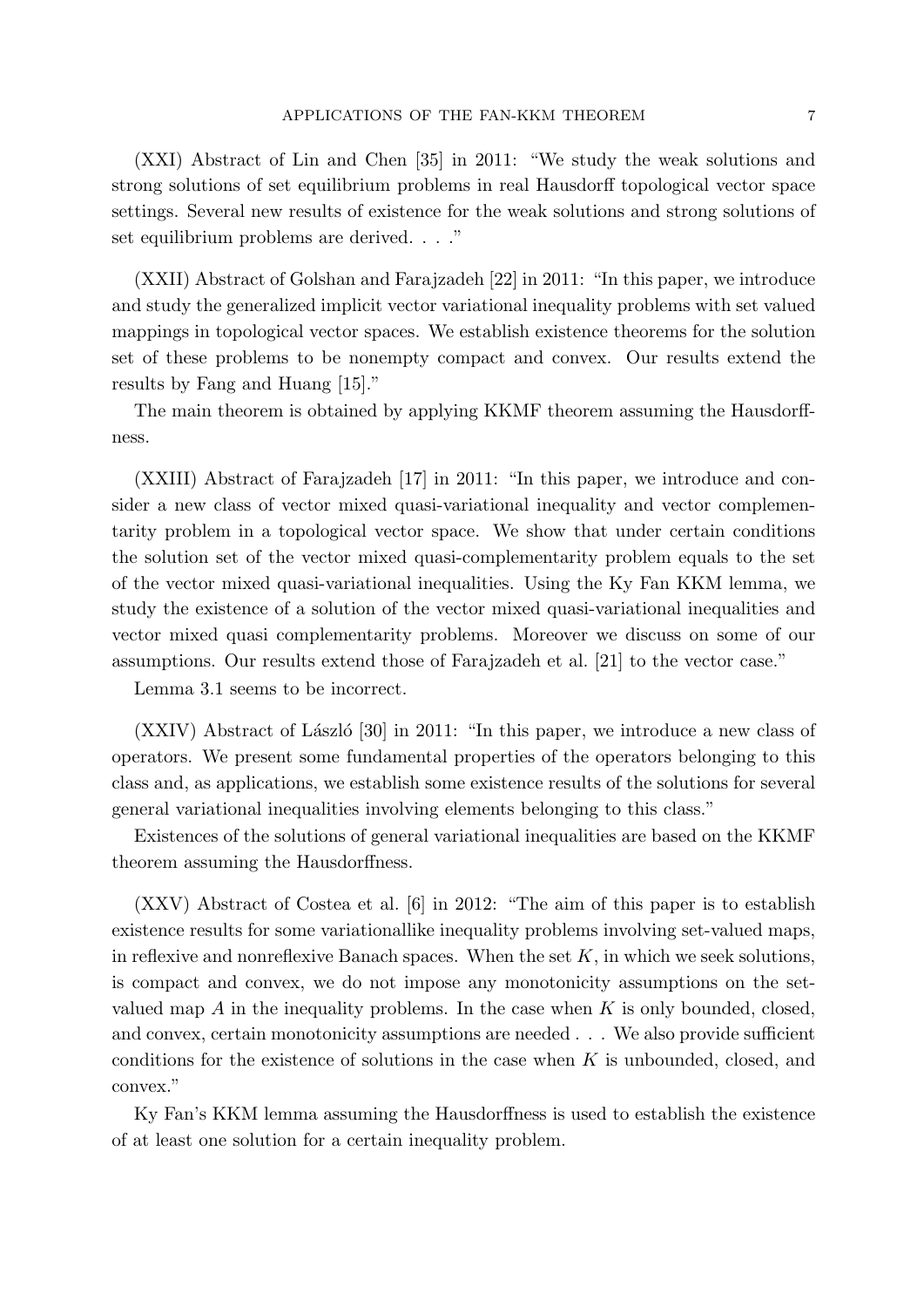(XXVI) Abstract of Ceng and Yao [4] in 2012: "In this paper, utilizing the properties of the generalized *f*-projection operator and the well-known KKM and Kakutani-Fan-Glicksberg theorems, under quite mild assumptions, we derive some new existence theorems for the generalized set-valued mixed variational inequality and the generalized set-valued mixed quasi-variational inequality in reflexive and smooth Banach spaces, respectively. The results presented in this paper can be viewed as the supplement, improvement and extension of recent results in Wu and Huang [49]."

The KKMF theorem was applied.

(XXVII) Abstract of Tang and Huang [48] in 2012: "This paper is devoted to the existence of solutions for the variational- hemivariational inequalities in reflexive Banach spaces. Using the notion of the stable  $\varphi$ -quasimonotonicity and the properties of Clarke's generalized directional derivative and Clarke's generalized gradient, some existence results of solutions are proved when the constrained set is nonempty, bounded (or unbounded), closed and convex. Moreover, a sufficient condition to the boundedness of the solution set and a necessary and sufficient condition to the existence of solutions are also derived."

Fan's KKM lemma assuming the Hausdorffness is used.

## **4. Comments and Historical Remarks**

Recall that the main theme of applications introduced in Section 3 can be summarized as follows:

Vector variational-type inequalities Various quasi-equilibrium problems Eigenvector problems Set-valued minimax inequality Fixed point theorems Generalizations of Nash equilibrium theorem Variational inclusion problem Simultaneous nonlinear inequalities problem Differential inclusion problem (Vector mixed) quasi-variational inequality (Vector mixed) quasi-complementarity problem Traffic network problem Quasi-monotone vector equilibrium problem Generalized vector equilibrium problem Generalized (implicit) vector variational-like inequality Set equilibrium problem Set-valued mixed (quasi-)variational inequalities Variational-hemivariational inequalities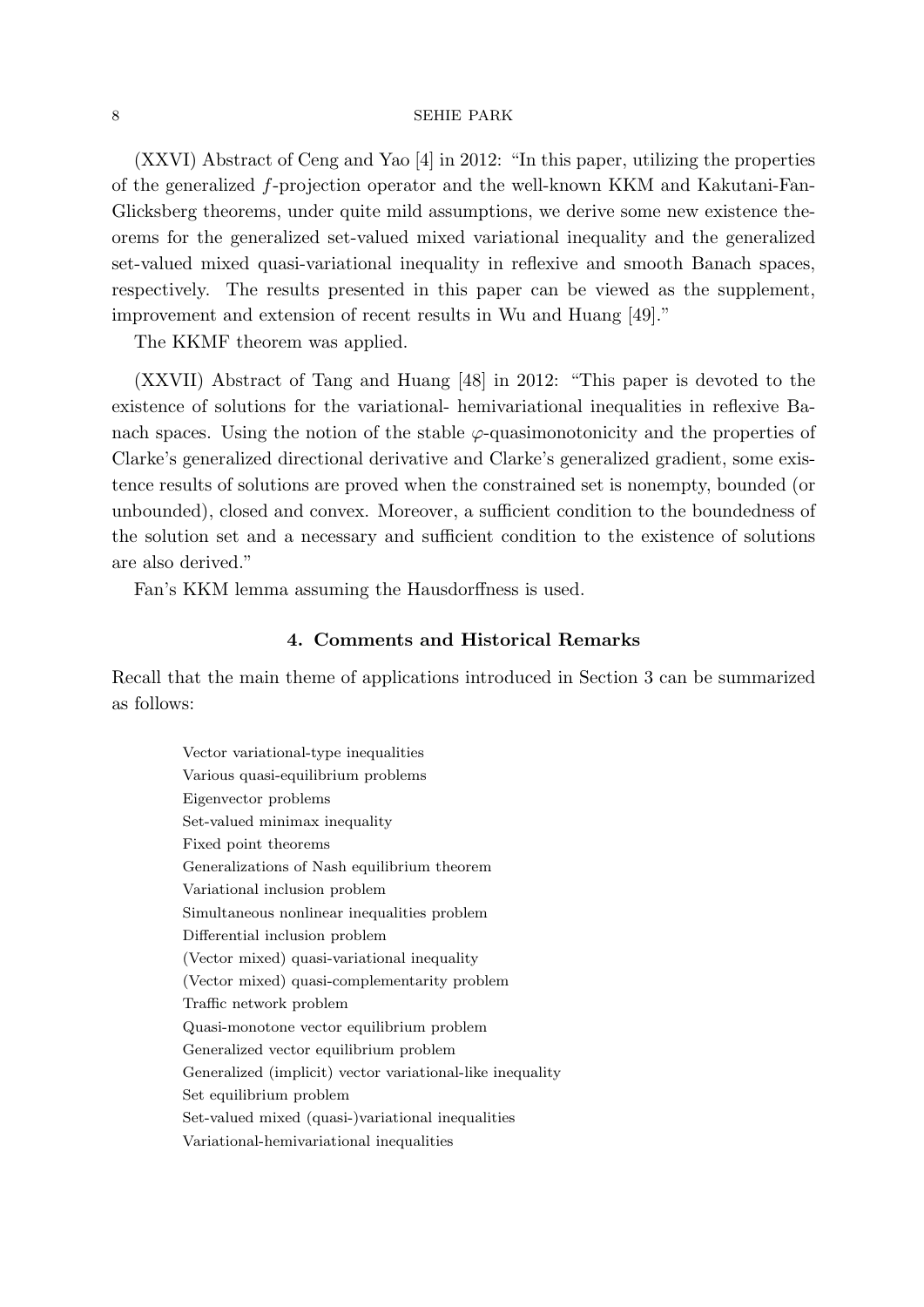In 2006-09, we proposed new concepts of abstract convex spaces and the (partial) KKM spaces which are proper generalizations of G-convex spaces and adequate to establish the KKM theory; see [47] and the references therein. The partial KKM principle for an abstract convex space is an abstract form of the classical KKM theorem. A partial KKM space is an abstract convex space satisfying the partial KKM principle. A KKM space is an abstract convex space satisfying the partial KKM principle and its "open" version. Now the KKM theory becomes the study of spaces satisfying the partial KKM principle.

For abstract convex spaces, the following diagram is known:

Simplex =*⇒* Convex subset of a t.v.s. =*⇒* Convex space =*⇒* H-space  $\implies$  G-convex space  $\implies \phi_A$ -space  $\implies$  KKM space =*⇒* Partial KKM space =*⇒* Abstract convex space

In our previous work [46], we clearly derive a sequence of a dozen statements which characterize the KKM spaces and several equivalent formulations of the partial KKM principle. As their applications, we add more than a dozen statements including generalized formulations of von Neumann minimax theorem, von Neumann intersection lemma, the Nash equilibrium theorem, and the Fan type minimax inequalities for any KKM spaces. Consequently, [P6] unifies and enlarges previously known several proper examples of such statements for particular types of KKM spaces.

In view of such generalizations of the KKM theory, many results in the works mentioned in Section 3 can be stated in more general situations without assuming the Hausdorffness of convex subsets.

### **REFERENCES**

- [1] R. Ahmad, S. S. Irfan, *On the generalized nonlinear variational-like inequality problems*, Appl. Math. Lett. **19** (2006), 294–297.
- [2] F. E. Browder, *The fixed point theory of multi-valued mappings in topological vector spaces*, Math. Ann. **177** (1968), 283–301.
- [3] L.-C. Ceng, S. Huang, *Existence theorems for generalized vector variational inequalities with a variable ordering relation*, J. Glob. Optim. **46** (2010), 521–535.
- [4] L.-C. Ceng, J.-C. Yao, *Existence theorems for generalized set-valued mixed (quasi-)variational inequalities in Banach spaces*, J. Glob. Optim. DOI 10.1007/s10898-011-9811-1.
- [5] O. Chadli, Z. Chbani, H. Riahi, *Equilibrium problems with generalized monotone bifunctions and applications to variational inequalities*, J. Optim. Theory Appl. **105**(2) (2000), 299–323.
- [6] N. Costea, D. A. Ion, C. Lupu, *Variational-like inequality problems involving set-valued maps and generalized monotonicity*, J. Optim. Theory Appl. DOI 10.1007/s10957-012-0047-0.
- [7] M. Fakhar, J. Zafarani, *Equilibrium problems in the quasimonotone case*, J. Optim. Th. Appl. **126**(1) (2005), 125–136.
- [8] K. Fan, *A generalization of Tychonoff 's fixed point theorem*, Math. Ann. **142** (1961), 305–310.
- [9] K. Fan, *Sur un th´eor`eme minimax*, C.R. Acad. Sci. Paris S´er. I. Math. **259** (1964), 3925–3928.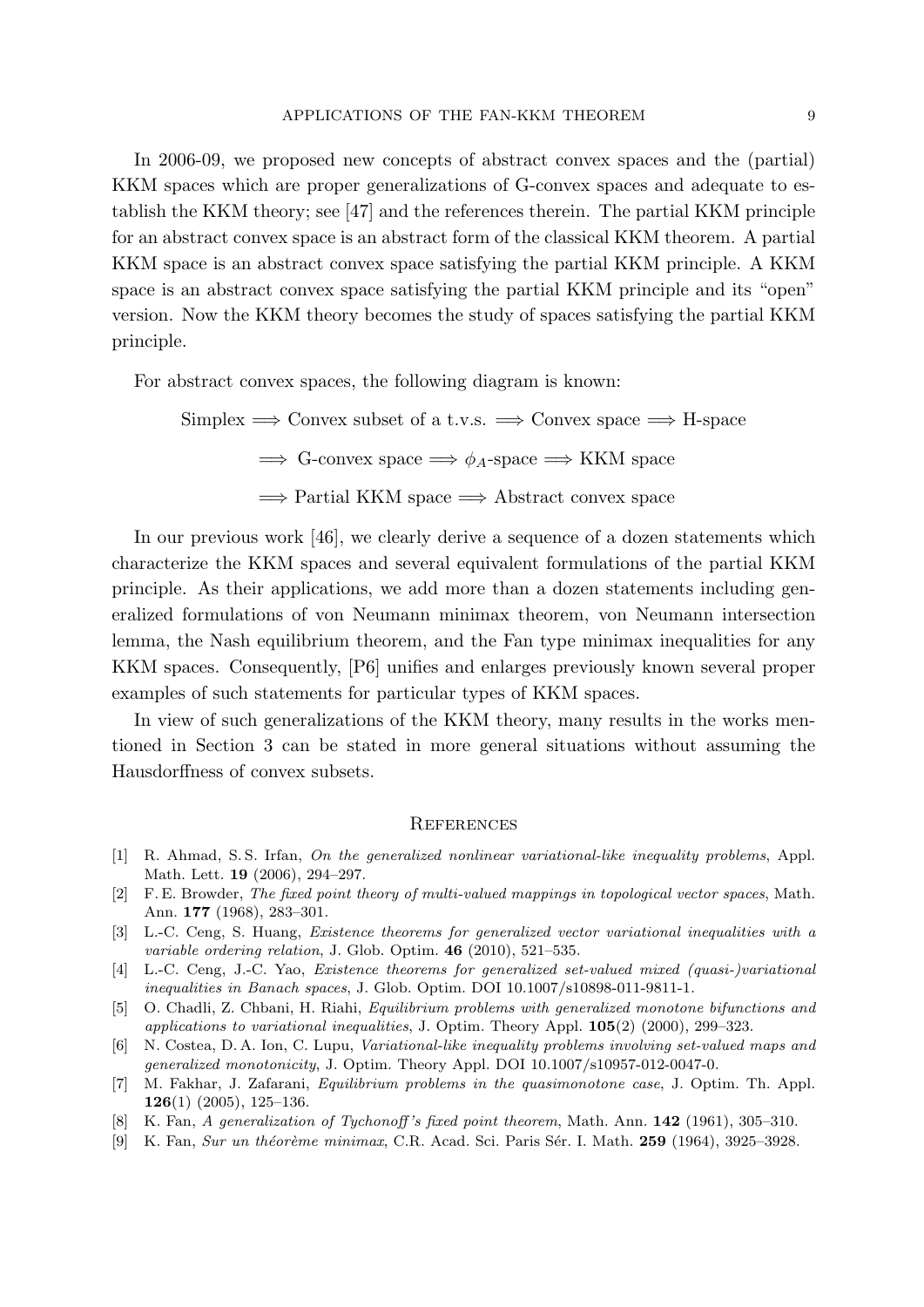- [10] K. Fan, *Applications of a theorem concerning sets with convex sections*, Math. Ann. **163** (1966), 189–203.
- [11] K. Fan, *Extensions of two fixed point theorems of F.E. Browder*, Math. Z. **112** (1969), 234–240.
- [12] K. Fan, *A minimax inequality and applications*, Inequalities III (O. Shisha, ed.), 103–113, Academic Press, New York, 1972.
- [13] K. Fan, *Fixed-point and related theorems for non-compact convex sets*, Game Theory and Related Topics (O. Moeschlin and D. Pallaschke, eds.), 151-156, North-Holland, Amsterdam, 1979.
- [14] K. Fan, *Some properties of convex sets related to fixed point theorems*, Math. Ann. **266** (1984), 519–537.
- [15] Y.-P. Fang, N.-J. Huang, *Existence results for systems of strong implicit vector variational inequalities*, Acta Math. Hung. **103** (2004), 265–277.
- [16] Y.-P. Fang, N.-J. Huang, *Existence results for generalized implicit vector variational inequalities with multivalued mappings*, Indian J. Pure Appl. Math. **36**(11) (2005), 629–640.
- [17] A. Farajzadeh, *On the vector mixed quasi-variational inequality problems*, J. Nonlinear Anal. Optim. **2**(1) (2011), 171–178.
- [18] A. P. Farajzadeh, A. Amini-Harandi, K. R. Kazmi, *Existence of solutions to generalized vector variational-like inequalities*, J. Optim. Theory Appl. **146** (2010), 95–104.
- [19] A. P. Farajzadeh, A. Amini-Harandi, D. O'Regan, *Existence results for generalized vector equilibrium problems with multivalued mappings via KKM Theory*, Abst. Appl. Anal. vol. 2008, Article ID 968478, 8 pages doi:10.1155/2008/968478.
- [20] A. P. Farajzadeh, A. Amini-Harandi, D. O'Regan, R. P. Agarwal, *New kinds of generalized variationallike inequality problems in topological vector spaces*, Appl. Math. Letters **22** (2009), 1126–1129.
- [21] A. P. Farajzadeh, M. A. Noor, S. Zainab, *Mixed quasi complementarity problems in topological vector spaces*, J. Global. Optim. **45** (2009), 229–235.
- [22] H. M. Golshan, A. Farajzadeh, *On generalized variational inequality problems*, J. Nonlinear Anal. Optim. **2**(1) (2011), 1–9.
- [23] N. X. Hai, P. Q. Khanh, *Existence of solutions to general quasiequilibrium problems and applications*, J. Optim. Theory Appl. **133** (2007), 317–327.
- [24] N. X. Hai, P. Q. Khanh, *The solution existence of general variational inclusion problems*, J. Math. Anal. Appl. **328** (2007), 1268–1277.
- [25] S. A. Khan, *Generalized vector implicit quasi complementarity problems*, J. Glob. Optim. DOI 10.1007/s10898-010-9557-1.
- [26] P. Q. Khanh, L. M. Luu, *On the existence of solutions to vector quasivariational inequalities and quasicomplementarity problems with applications to traffic network equilibria*, J. Optim. Theory Appl. **123**(3) (2004), 533–548.
- [27] P. Q. Khanh, L. M. Luu, *Some existence results for vector quasivariational inequalities involving multifunctions and applications to traffic equilibrium problems*, J. Global Optim. **32** (2005), 551– 568.
- [28] B. Knaster, K. Kuratowski, S. Mazurkiewicz, *Ein Beweis des Fixpunktsatzes für n-Dimensionale Simplexe*, Fund. Math. **14** (1929), 132–137.
- [29] A. Krist´aly, C. Varga, *Set-valued versions of Ky Fan's inequality with application to variational inclusion theory*, J. Math. Anal. Appl. **282** (2003), 8–20.
- [30] S. László, *Some existence results of solutions for general variational inequalities*, J. Optim. Theory Appl. **150** (2011), 425–443.
- [31] B.-S. Lee, S.-J. Lee, *Vector variational-type inequalities for set-valued mappings*, Appl. Math. Lett. **13** (2000), 57–62.
- [32] J. Li, *Some eigenvector theorems proved by a Fan-KKM theorem*, J. Math. Anal. Appl. **263** (2001), 738–747.
- [33] J. Li, *On the existence of solutions of variational inequalities in Banach spaces*, J. Math. Anal. Appl. **295** (2004), 115–126.
- [34] X. B. Li, S. J. Li, *Existence of solutions for generalized vector quasi-equilibrium problems*, Optimization Lett. **4**(1) (2009), 17-28.